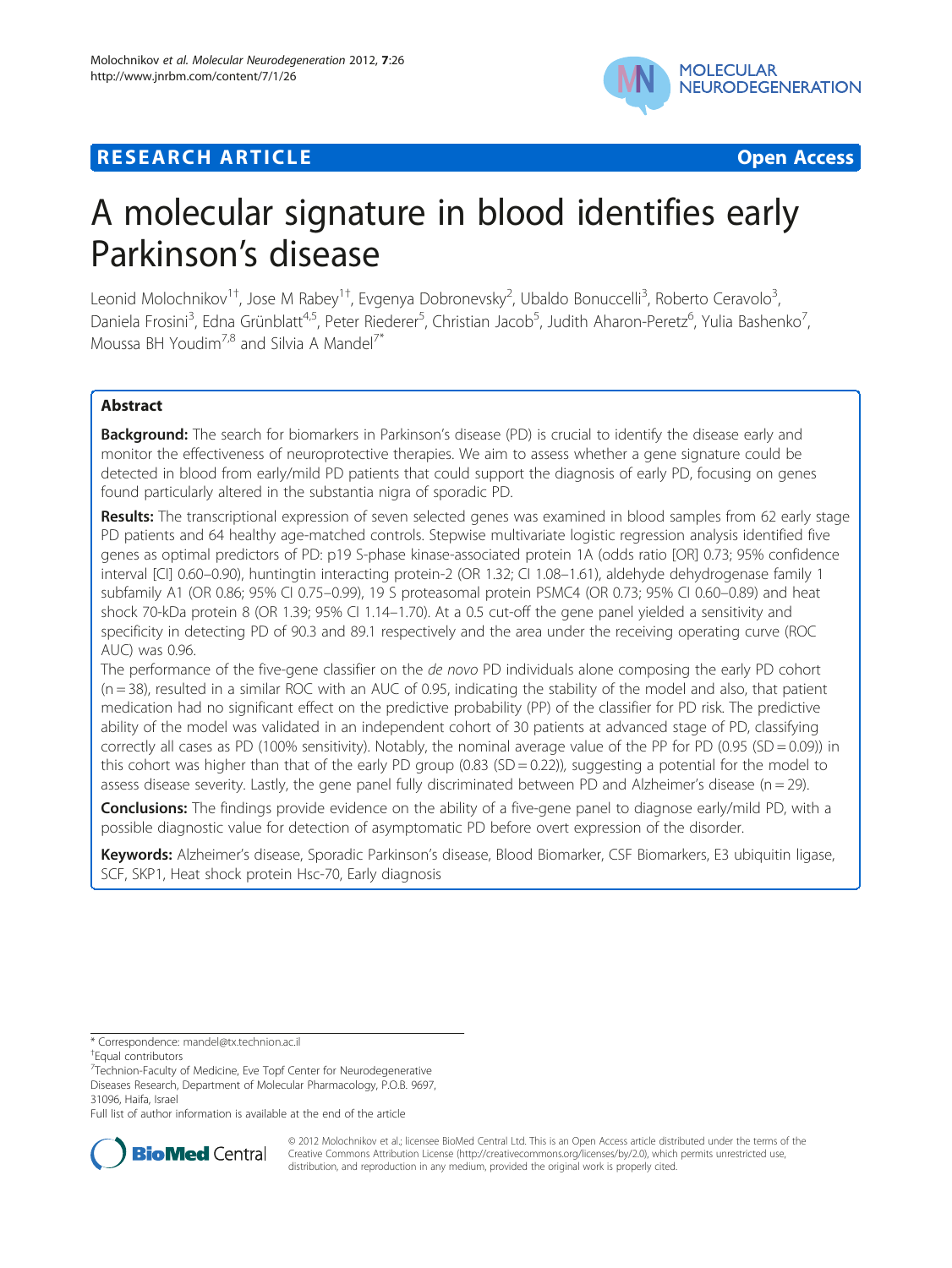#### Background

Currently, the diagnosis of Parkinson's disease (PD) is based mainly on clinical criteria [[1\]](#page-8-0). In addition the evaluation of the clinical status and evolution of PD are based on examination of symptoms, utilizing structured scoring systems (Unified Parkinson's Disease Rating Scale, (UPDRS) [\[2](#page-8-0)], Short Parkinson Evaluation Scale, (SPES), SCales for Outcomes in PArkinson's diseases– (SCOPA) [[3,4](#page-8-0)] and the Hoehn and Yahr (H&Y) staging scale [[5\]](#page-8-0). Although PD can be accurately diagnosed in patients with a typical presentation and positive response to levodopa with a sensitivity of 93% [[6](#page-8-0)], differential diagnosis from other entities presenting parkinsonism (e.g. essential tremor, progressive supranuclear palsy (PSP), multisystem atrophy (MSA), corticobasal degeneration (CBD)) may be challenging. Imaging studies using positron emission tomography (PET) with  $[$ <sup>18</sup> F]-Dopa, single photon emission tomography (SPECT) with [<sup>123</sup>Ι]-β-CIT or diffusionweighted MRI could improve differential diagnosis of parkinsonism [\[7-9](#page-8-0)], but cost-effectiveness remains a problem.

Furthermore, these tools do not provide a specific and sensitive enough PD diagnosis [[10](#page-8-0)]. The discovery of mutations linked to familial PD and the implementation of microarray-based gene expression profiling during the past decade, has provided additional clues for the pathophysiology of sporadic PD as well as potential molecular targets that may be of relevance to the disease [[11](#page-9-0)-[16](#page-9-0)]. Our previous gene expression study conducted in postmortem substantia nigra (SN) obtained from sporadic PD patients identified a cluster of genes that were most differentially expressed in sporadic parkinsonian SN, by a factor of ≥1.5, compared to non-diseases controls [\[11](#page-9-0)]. The transcripts were mainly related to DA transmission and metabolism, and protein handling/degradation mechanisms previously known to be involved in the pathophysiology of the disease. Examples include SKP1A (p19, S phase kinaseassociated protein 1A), a component of the largest class of E3 ubiquitin ligases, SCF (Skp1, Cullin 1, a substrate recognizing F-box protein and Rbx1) [\[17,18\]](#page-9-0), HSPA8 (heat shock 70-kDa protein 8, encoding chaperone Hsc-70) [\[19\]](#page-9-0), and 19 S proteasomal protein PSMC4/S6b/TBP7, whose levels were decreased in PD. Also, aldehyde dehydrogenase family 1, subfamily A1 (ALDH1A1) involved in the degradation of aldehyde derivatives of DA, and vesicular monoamine member 2 (VMAT2) were down-regulated.

Recent studies have shown the feasibility of studying peripheral (cerebrospinal fluid (CSF), blood and urine) signatures or biomarkers for potential diagnosis and early detection of PD [[20](#page-9-0)] such as alpha-synuclein and DJ-1 protein in the CSF [\[21-23\]](#page-9-0). Serum uric acid appears to be the first molecular factor linked to a decreased risk of PD [[24,25](#page-9-0)] and to inversely correlate with clinical and radiographic progression of typical PD [\[26\]](#page-9-0). Furthermore, increasing evidence indicates that peripheral tissue shares

significant protein/gene expression similarities to inaccessible central nervous system (CNS) tissues [[27,28\]](#page-9-0) and thus may offer valuable surrogate markers for neuropsychiatric disorders. For instance, a recent large serum proteomic study with psychiatric patients has identified a number of proteins belonging to pathways previously shown to be involved in the pathophysiology of either depression or schizophrenia, such as growth factors, cytokines and neurotrophins [\[29\]](#page-9-0). In a microarray gene profiling study with blood PD tissue, it was demonstrated a panel of genes associated with PD risk, some of them involved in pathobiologically relevant disease processes of the ubiquitin– proteasome pathway system (UPS), mitochondrial function, and apoptosis [\[27](#page-9-0)]. More recently, a genomewide pathway meta-analysis (meta-GSEA) with PD tissues has particularly identified a set of genes controlling cellular bioenergetics and mitochondria biogenesis that were shared by both brain and blood [[30](#page-9-0)]. Using a similar, but less comprehensive approach of integrating openly available and new PD microarray data, a panel of genes was identified to be commonly expressed in brain and blood samples [[31](#page-9-0)]. These findings suggest that blood and brain neuronal cells might have a common regulatory mechanism for gene expression.

The seven genes chosen for the study form part of the core of 20 gene transcripts most significantly altered in PDSN from sporadic PD patients [[11\]](#page-9-0). Here we analyze their expression in peripheral blood from early PD patients to identify a signature that could support the diagnosis of the disease.

#### Results

#### Identification of a PD risk gene signature

A five-gene panel was found that optimally discriminates early PD from controls based on stepwise multivariate logistic regression analysis of seven genes that were found significantly altered in sporadic PD SN tissue [[11](#page-9-0)] (ALDH1A1, PSMC4, SKP1A, HSPA8, c-src Tryosine Kinase [CSK], huntingtin interacting protein 2/ubiquitin-conjugating enzyme E2K [HIP2] and Egl nine homolog 1 [*EGLN1*]). The composition of the PD cohort comprised mild/early stage PD (38 de novo and 24 medicated PD,  $H&Y = 1.40$  $H&Y = 1.40$  $H&Y = 1.40$  (SD = 0.56)). As shown in Table 1 SKP1A, HIP2, ALDH1A1, PSMC4 and HSPA8, were classified as optimal predictors for PD risk. Negative regression coefficients (B) indicate an inverse relationship between transcript expression and risk for PD. Thus, the negative values of ALDH1A1, PSMC4 and SKP1A suggest that these genes possibly decrease the risk for the occurrence of PD with OR values of 0.86, 0.73 and 0.73 respectively, whereas HSPA8 and HIP2 significantly increase the risk for PD, with OR values of 1.39 and 1.32, respectively. The predicted probability (PP) for PD in a tested individual was calculated by the equation described in the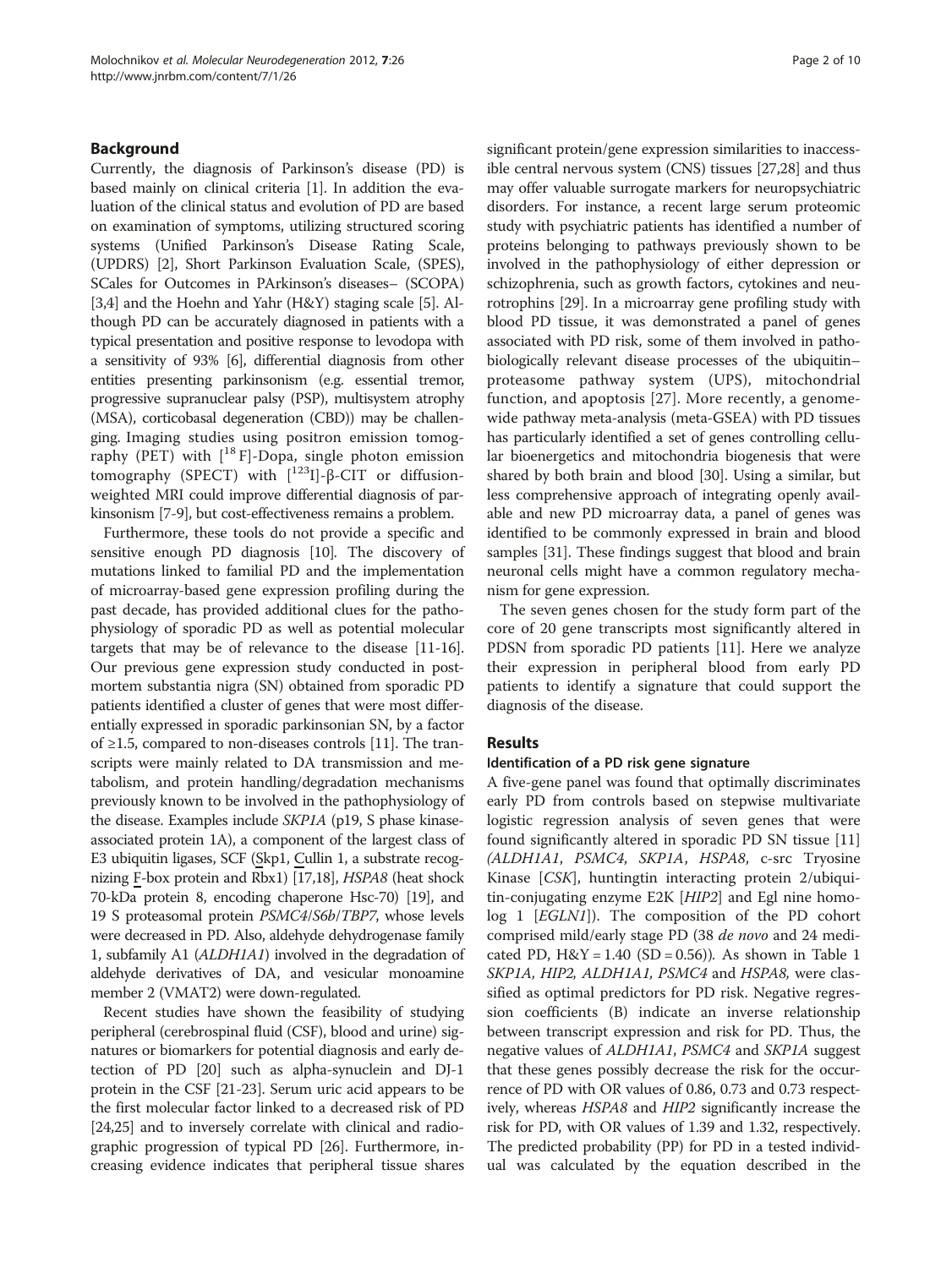<span id="page-2-0"></span>Table 1 Variables in the predicted probability equation

|           | в        | Р     | 95%C.I. for OR<br>OR |       |       |
|-----------|----------|-------|----------------------|-------|-------|
|           |          | value |                      | Lower | Upper |
| L SKP1    | $-0.313$ | 0.003 | 0.731                | 0.595 | 0.898 |
| $L$ HIP2  | 0.274    | 0.008 | 1.315                | 1.076 | 1.608 |
| L ALDH1A1 | $-0.148$ | 0.030 | 0.862                | 0.754 | 0.986 |
| L PSMC4   | $-0.318$ | 0.002 | 0.727                | 0.595 | 0.889 |
| L HSPA8   | 0.330    | 0.001 | 1.391                | 1.139 | 1.699 |

 $L$  Natural logarithm.

B\_ Regression coefficient. Negative values indicate an inverse relationship

between transcript expression and risk for PD and the opposite for positive values. OR\_odds ratio.

C.I. Confidence Interval.

Given that L\_ and not raw ratios were used in logistic regression analysis, L\_values were multiplied by 10 to avoid skewed OR values.

Materials and Methods and the diagnostic performance of the gene cluster was assessed by a receiver operating characteristic curve (ROC), showing high sensitivity and specificity for the early stage PD group versus healthy controls at various cut-offs (Figure 1, blue line), with an area under the curve (AUC) of 0.96. The performance of the classifier on the 38 de novo, non medicated PD individuals alone from the early PD cohort, resulted in a similar ROC with an AUC of 0.95, indicating the stability



Figure 1 The receiver operating characteristic curve (ROC) of the logistic regression model for discriminating between early PD and control. The blue line depicts integrative specificity and sensitivity for the PP derived from five variables (SKP1A, HIP2, ALDH1A1, PSMC4 and HSPA8 transcriptional expression levels, AUC = 0.96) of the early/mild PD vs healthy control subject cohorts. At a cut-off point of 0.5 it was possible to distinguish between PD individuals and healthy controls with sensitivity and specificity values of 90.3% and 89.1% respectively. The red line shows the performance of the classifier on the 38 de novo, non medicated PD individuals alone from the early PD cohort, which resulted in a similar ROC with an AUC of 0.95, indicating the stability of the logistic model.

of the classifier model (Figure 1, red line) and suggesting that medication does not influence the predictive value of the genetic signature. In support, no significant difference was observed between the PP average value of the nonmedicated,  $de-novo$  PD cohort  $(0.81 \text{ (SD = } 0.20))$  and that of the early medicated population  $(0.87 \text{ (SD} = 0.25); t-test,$  $p = 0.354$ ).

The distribution of the PP values of the early/mild PD cohort vs those of healthy (control) subjects is depicted in Figure [2a](#page-3-0). To better represent the true predictive value of the model, we selected a cut-off of 0.5 beyond which the subjects were considered as having PD. At this cut-off point we were able to distinguish between PD individuals and healthy controls with sensitivity and specificity values of 90.3% and 89.1% respectively.

Demographic analysis revealed no significant difference in age between the early PD group and control group ( $t$  test,  $p = 0.382$ ; see Table [2](#page-3-0) for patients details). When age was introduced as a possible explanatory variable within the regression model which included the gene expression variables, it had no impact on the PP of the model for PD. Regarding gender, although the proportion of males was significantly higher in the early PD group, a two-way ANOVA, with gender (male/female) and group (control/PD) as variables, revealed that the differential gene expression resulted from the group variable only  $(p < 0.001)$ , being independent of gender  $(p = 0.522)$  or gender/group interaction  $(p = 0.346)$ .

# Validation of specificity and sensitivity of the gene risk panel

To validate the diagnostic value of the PD gene panel, a separate cohort of 30 PD patients at advanced disease stage and 29 patients with Alzheimer's disease (AD) were tested with the logistic classification model obtained from the early PD-healthy control samples. The gene cluster positively classified all 30 cases as PD (100% sensitivity) and discriminated PD from AD with 100% specificity (all 29 cases were classified as non-PD), thus supporting the diagnostic value of the molecular signature for detecting PD (Figure [2](#page-3-0)a). Notably, the nominal average value of the PP for PD in late- stage cohort  $(0.95 \text{ (SD} = 0.09); \text{H&Y: } 3.07 \text{ (SD} = 0.81)$  was higher than that of the early PD group  $(0.83 \text{ (SD} = 0.22); \text{H&Y:})$ 1.40 (SD = 0.56)), suggesting a potential for the model to assess disease severity. The performance of the classifier across the entire data set is depicted in Figure [2b](#page-3-0). 86 out of 93 individuals that ranked above a PP of 0.5 are PD. 86 out of 92 individuals that ranked below a PP of 0.5 are controls.

#### Relative transcript expression in the different cohorts

Figure [3](#page-4-0) shows the differential transcription pattern of the individual five genes composing the panel, in the four cohorts of subjects: healthy control, early stage PD,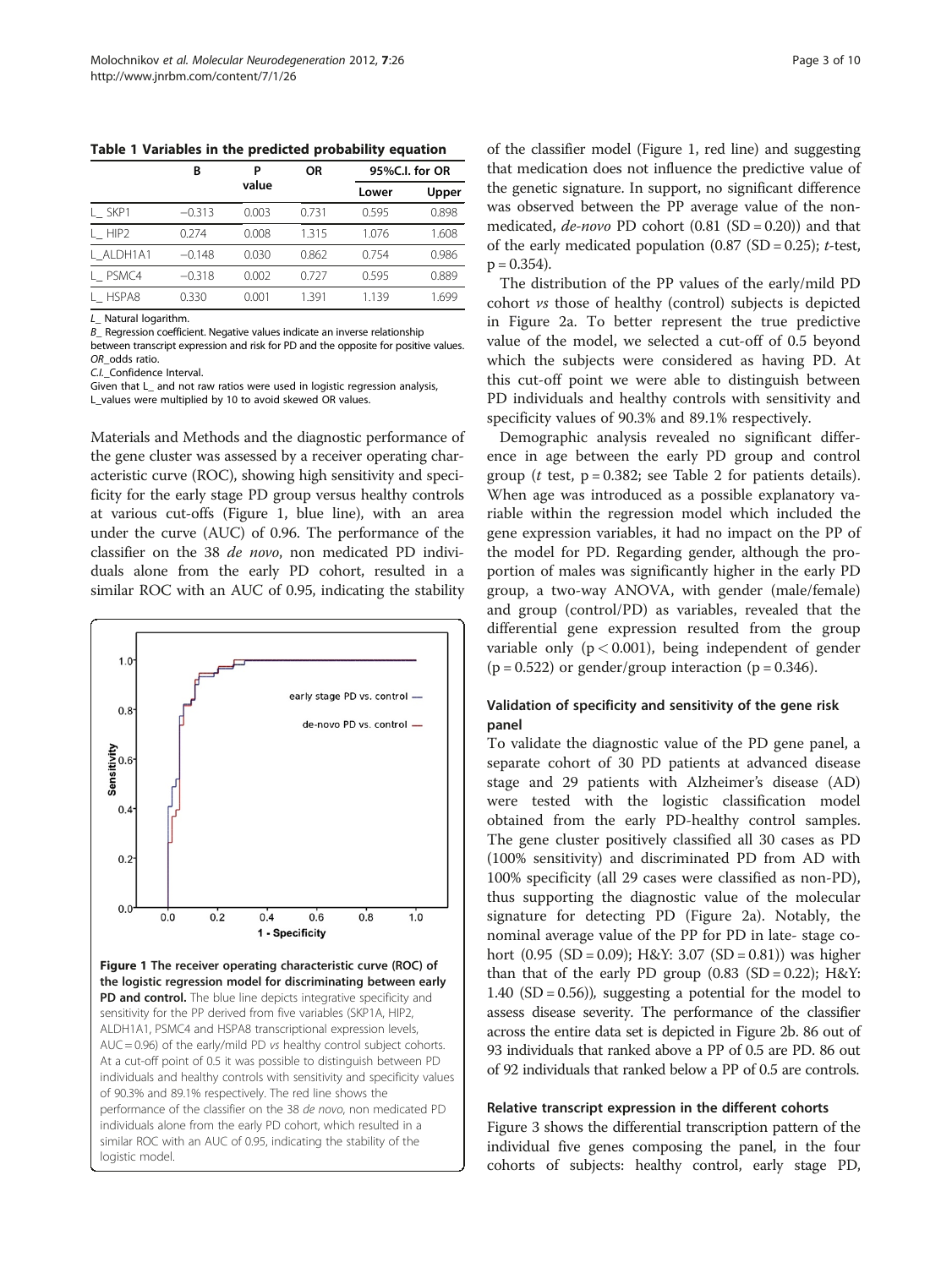<span id="page-3-0"></span>

advanced stage and AD. Prominent transcript level reductions in ALDH1A1, PSMC4 and SKP1A and a significant elevation in HSPA8 were seen in the PD groups, compared to healthy controls, as revealed by one-way ANOVA. On the other hand, no significant gene alterations were encountered in HIP2 in early PD compared to control, whereas a clear increase was seen in advanced PD stage. A different expression pattern was seen in the AD group, supporting the specificity of the gene changes to PD.

The correlative analysis of the expression levels of all the tested transcripts in the control cohort, revealed a significant association between SKP1A, HIP2, ALDH1A1 and PSMC4 (Table [3\)](#page-5-0). SKP1A showed a weaker but significant correlation with two additional transcripts, HSPA8 and EGLN1. In contrast to the findings in the control group, the association of SKP1A with the other transcripts was disrupted in early PD, suggesting a possible functional connection between the panel genes.

|  | Table 2 Demographics and Hoehn & Yahr scores |  |  |  |  |  |
|--|----------------------------------------------|--|--|--|--|--|
|--|----------------------------------------------|--|--|--|--|--|

#### **Discussion**

The results of this study support our hypothesis that there are blood gene biomarkers that can distinguish early PD patients from normal control subjects. Notably, 38 out of the 62 Parkinson cases in the mild/early cohort were de novo and so, not treated with any antiparkinsonism drug when the blood samples were obtained while the rest were collected during the first year of medication. This suggests that the genetic signature could be an early diagnostic marker for PD. In support, the classifier model performed equally well in early stage *de novo* PD samples, producing a similar ROC AUC value to that obtained with the entire early PD cohort (de novo and medicated), indicating that patient medication had no significant effect on the PP of the classifier for PD risk and that the model is stable throughout the two PD groups. Supporting this concept, it was recently shown in a population of asymptomatic LRRK2 mutation carriers, that reduced CSF amyloid β and

| Diagnostic groups   | Control   | PD (total cases) | PD Early Stage | PD Advanced Stage | AD         |
|---------------------|-----------|------------------|----------------|-------------------|------------|
| n                   | 64        | 92               | 62             | 30                | 29         |
| Age (SD)            | 65.9(7.9) | 65.52 (10.11)    | 64.5 (10.2)    | 67.67(9.7)        | 73.0 (8.4) |
| Minimum Age         | 52        | 35               | 35             | 52                | 58         |
| Maximum Age         | 82        | 88               | 88             | 88                | 87         |
| Gender (% of males) | 43.8      | 67.4             | 66.1           | 70.0              | 44.8       |
| Hoehn & Yahr (SD)   | 0         | .95(1.02)        | .40 (0.56)     | 3.07(0.8)         |            |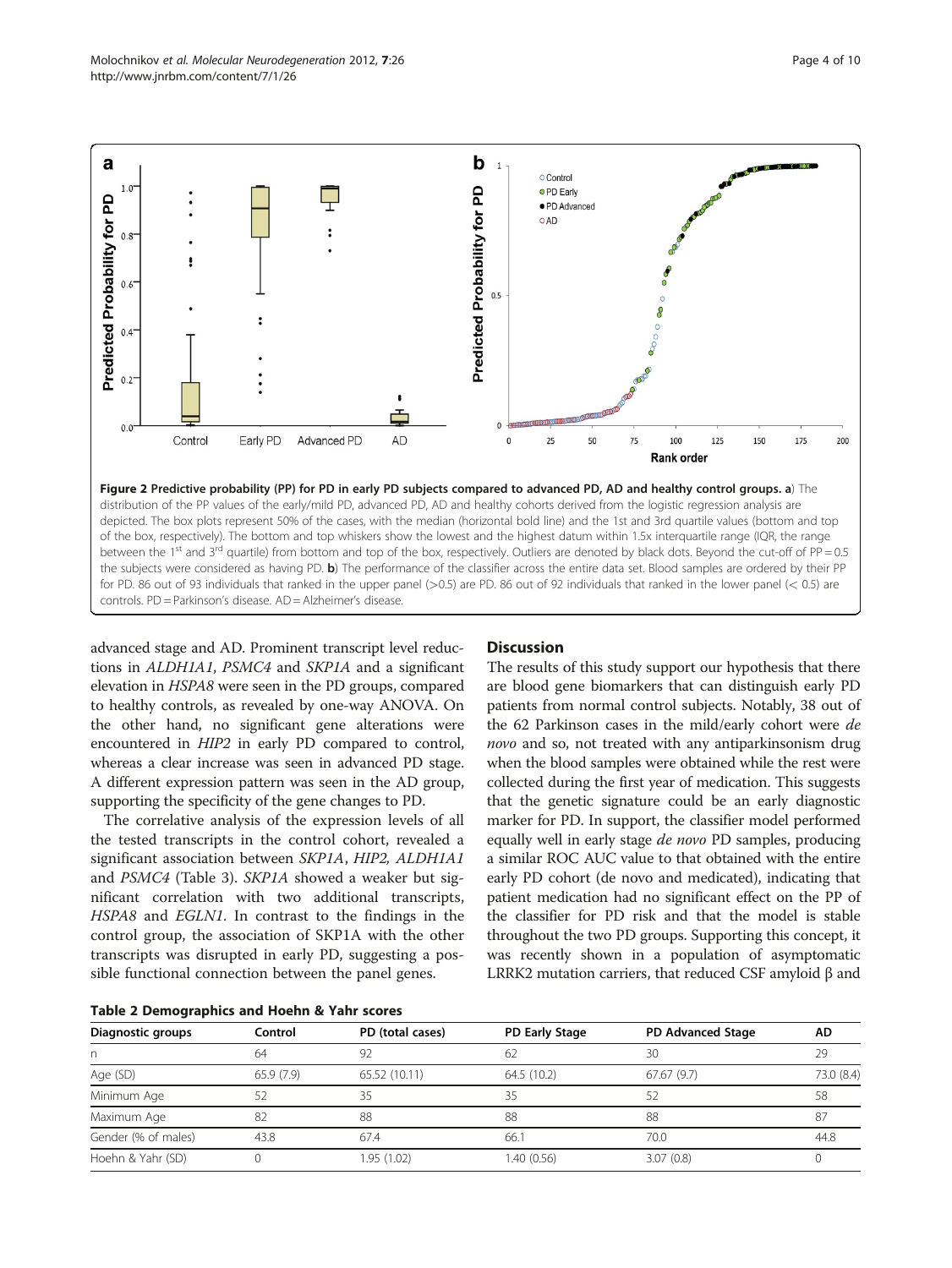<span id="page-4-0"></span>

raw quantities) for the individual five genes in blood samples of 62 early stage PD patients (Early PD; H&Y = 1.40 (SD = 0.56)), 30 PD patients at relatively advanced stage (Advanced PD; H&Y = 3.07 (SD = 0.81)), 29 AD patients and 64 healthy age-matched subjects (Control). Outliers are denoted by black dots. The significance was calculated by one-way ANOVA, with post-Hoc Tukey analysis. \*p < 0.05 vs control; ~p < 0.05 vs early PD. In the text, expression level changes (percentage) refer to relative gene expression levels and not to the natural logarithms.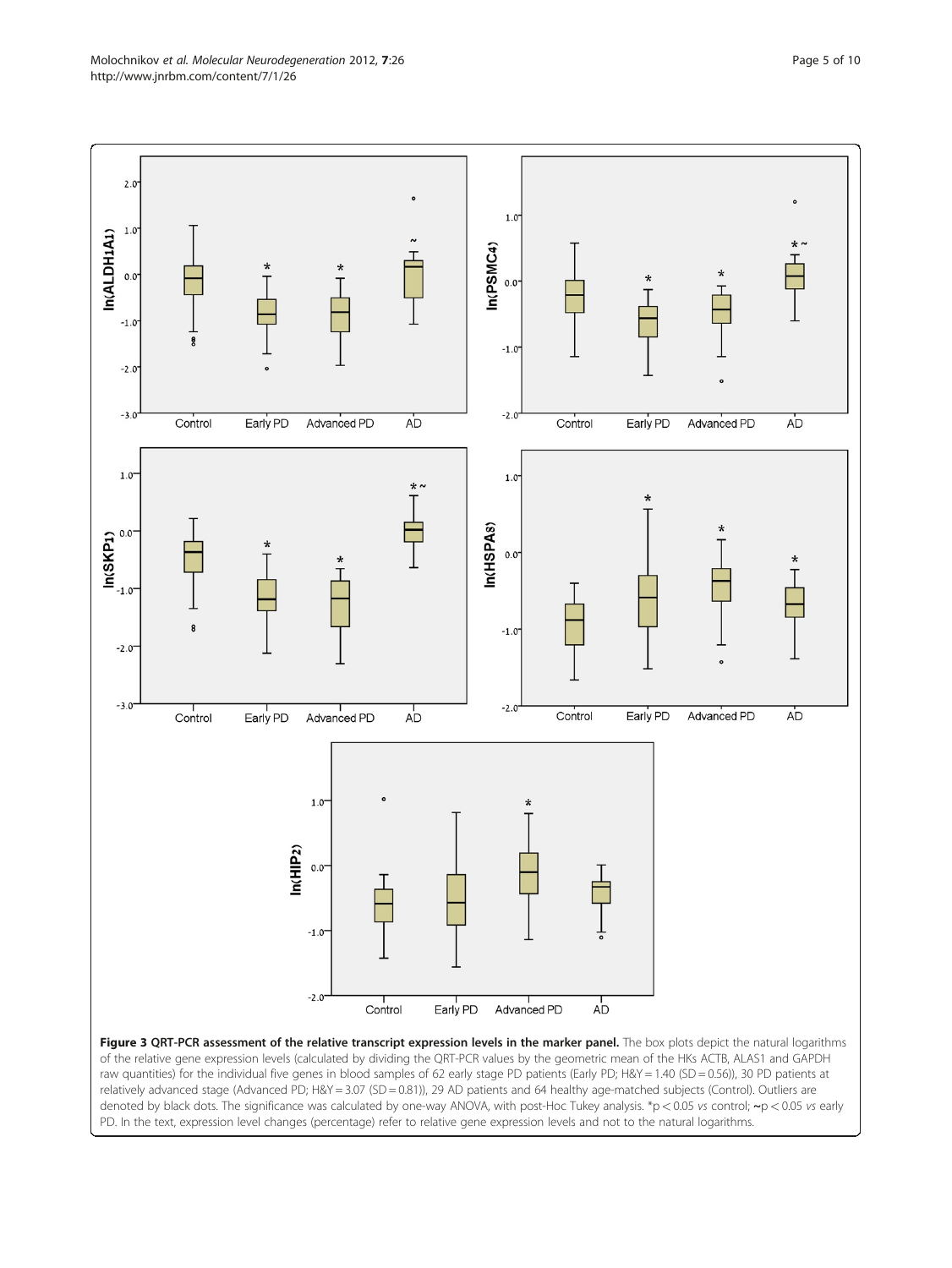|                  | HIP <sub>2</sub>         | ALDH1A1                      | PSMC4                    | HSPA8                    | <b>CSK</b>               | EGLN1        |
|------------------|--------------------------|------------------------------|--------------------------|--------------------------|--------------------------|--------------|
| SKP1A            | $R = 0.440**$            | $R = 0.600**$                | $R = 0.480**$            | $R = 0.288*$             | $R = -0.217$             | $R = 0.283*$ |
|                  | p < 0.001                | p < 0.001                    | p < 0.001                | $p = 0.021$              | $p = 0.196$              | $p = 0.023$  |
| HIP <sub>2</sub> | $\overline{\phantom{a}}$ | $R = 0.459**$                | $R = 0.582**$            | $R = 0.296*$             | $R = -0.265$             | $R = 0.371*$ |
|                  |                          | p < 0.001                    | p < 0.001                | $p = 0.017$              | $p = 0.112$              | $p = 0.03$   |
| ALDH1A1          |                          | $\qquad \qquad \blacksquare$ | $R = 0.385***$           | $R = 0.235$              | $R = -0.060$             | $R = 0.299*$ |
|                  |                          |                              | $p = 0.002$              | $p = 0.061$              | $p = 0.724$              | $p = 0.016$  |
| PSMC4            |                          |                              | $\overline{\phantom{a}}$ | $R = 0.402$ **           | $R = 0.052$              | $R = 0.286*$ |
|                  |                          |                              |                          | $p = 0.001$              | $p = 0.761$              | $p = 0.022$  |
| HSPA8            |                          |                              |                          | $\overline{\phantom{a}}$ | $R = 0.237$              | $R = 0.185$  |
|                  |                          |                              |                          |                          | $p = 0.158$              | $p = 0.144$  |
| <b>CSK</b>       |                          |                              |                          |                          | $\overline{\phantom{a}}$ | $R = 0.112$  |
|                  |                          |                              |                          |                          |                          | $p = 0.508$  |

<span id="page-5-0"></span>Table 3 Correlations between the natural logarithms of the relative gene expression levels in the control group

R = Pearson correlations coefficient.

 $*$  P < 0.05; \*\* P < 0.01.

tau species correlated with lower striatal dopaminergic function as determined by PET [\[32\]](#page-9-0), suggesting that they may serve as potential biomarkers even in asymptomatic phases of the disease. The performance of the gene model was validated in an independent cohort of patients at advanced PD stage where all individuals were correctly classified as PD, while it fully discriminated PD from a group of individuals affected with AD (considered the most common neurodegenerative disease). Giving that misdiagnosis occurs normally at the initial PD stage, the 100% sensitivity obtained with the long-term PD cohort support the feasibility of the biomarker panel to differentiate with certainty between PD and non-PD. Further studies will determine the ability of the panel to differentially diagnose idiopathic PD from patients with other forms of Parkinsonism, such as PSP and MSA.

One main challenge in the development of biological markers is to minimize the number of genes in the classification model while still achieving a high classification rate. The present biomarker signature identified a minimal set of transcripts in blood that has a high discriminating power to categorize the PD early group and to positively/ negatively classify the advanced PD and AD cohorts.

A model with fewer genes is likely to yield better generalization (less number of free variables) and optimization of diagnosis. We have found that five out of the seven gene transcripts previously reported to have been changed in sporadic PDSN [\[11](#page-9-0)], were found altered in blood of mild/early PD. Our findings argue in support of the view that changes in peripheral blood may have relevance to mechanisms occurring in brain of PD patients and indicate that at least some of the gene expression alterations occurring in PD are not exclusive to the brain, but are expressed also in peripheral blood tissue. Indeed, a large proportion of the genes encoded in the human genome have detectable levels of transcripts in circulating blood cells [[33](#page-9-0)]; When coming into contact with brain tissue, circulating blood cells may provide information concerning the pathological environment of the PD brain.

Gene expression correlation analysis indicates a significant association in blood from healthy control individuals between SKP1A and five gene transcripts: HIP2, ALDH1A1, PSMC4, HSPA8 and EGLN1, while it was absent in early PD, suggesting a functional coordinative role for Skp1. Skp1 takes part in the ubiquitin-proteasome/E3 ligase SCF complex, acting in a module-like manner: Skp1 can interact with several F-box proteins, which play an indispensable role in the selection of target proteins for degradation [\[17\]](#page-9-0). Thus, a reduced activity of Skp1 may play a role in the development of PD by impairing the timely degradation of a wide array of proteins, promote their deposition and affect the function of dopaminergic (DAergic) neurons. Skp1, together with the chaperone Hsc-70 encoded by HSPA8, the proteasomal ATPase subunit PSMC4, the EGLN1-encoded prolyl hydroxylase and the huntingtin-interacting protein Hip2, are intimately connected to processing/degradation of proteins by UPS/lysosomal- mediated degradation [[17](#page-9-0)-[19,34-37](#page-9-0)]. Further evidence for a possible functional connection between the panel genes is provided by our recent finding showing that silencing *SKP1A* in the SN-derived murine cell line SN4741 induced a parallel down-regulation in the transcripts of *ALDH1A1* and *HSPA8* [\[38\]](#page-9-0). Aldh1 was found to be expressed highly and specifically in DA cells of the SN and ventral tegmental area (VTA) [[39](#page-9-0)] having a role in the neutralization of toxic aldehyde derivatives of DA [[34](#page-9-0)]. These highly reactive, neurotoxic aldehydes can accumulate in case of decreased levels of Aldh1, as occurs in SNpc of PD [\[39,40](#page-9-0)], and can promote neuronal death. The fact that the five genes comprising the signature, as a group, play important roles in PD neuropathology and are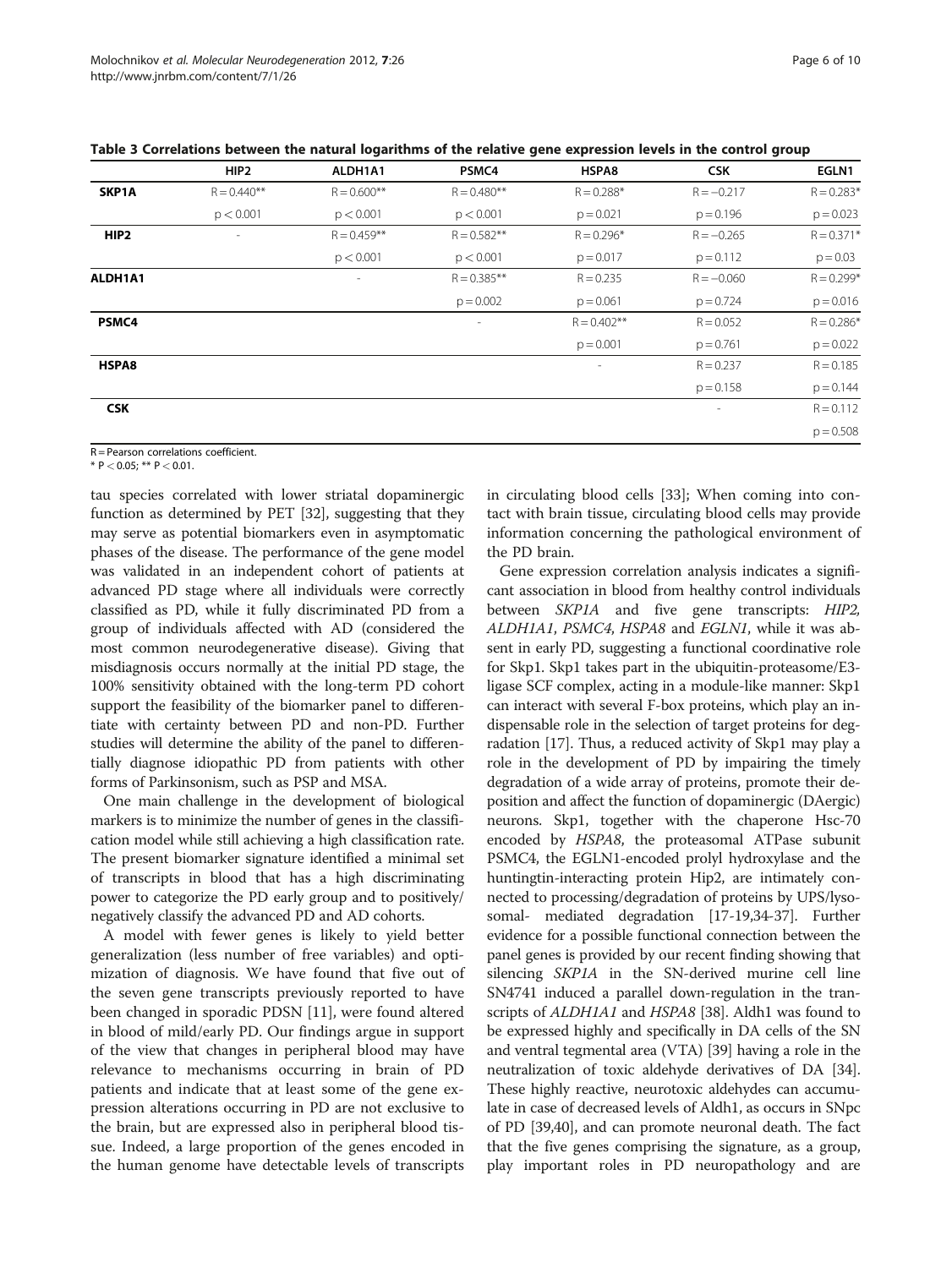significantly correlated in blood form healthy subjects, add a biological significance to the findings.

Supporting the rationale of identifying molecular changes in peripheral blood that may respond to the pathology in the brain of sporadic PD, Grunblatt et al. [\[41\]](#page-9-0) recently reported a cluster of four genes in blood tissue that discriminated between PD and healthy controls. One of them, ALDH1A1 was also detected in our gene signature, independently confirming part of our results. Further support comes from Scherzer et al. [[27](#page-9-0)] who demonstrated a panel of eight genes involved in relevant PD processes such as the UPS, mitochondrial function and apoptosis in whole blood tissue from a heterogeneous cohort of relatively early-staged PD individuals, that correlated with PD risk. It is worth noting that despite the difference in the study design, e.g., the use of large-scale microarrays comprising the whole genome, the restricted eight-gene signature included HIP2, also found by us, as a surrogate for PD. In our study, we have performed multi-step logistic regression analysis, which is commonly applied in biomarker research. This procedure recruits in each step the most significant gene discriminating between PD and control in relation to the prior step, thus taking into consideration the cumulative impact of the gene group on the PD risk. In Scherzer's study, the genes were individually rankordered according to the absolute value of their correlation coefficient with PD, disregarding the correlation between their expression levels.

Another major discovery of this investigation is that the PP values of the five-gene signature were accentuated in patients at late PD stage, suggesting a potential for the model to assess disease severity. One relevant point is what could be the biological meaning of this observation. It can be conjectured that the peripheral gene transcriptional changes may reflect evolution of pathogenic processes during PD progression. In analogy, Shi et al. [[42](#page-9-0)] have described a panel of seven CSF proteins that could aid in PD diagnosis and differential diagnosis. Among these, an increase in CSF fractalkine, along with decreased Aβ1–42 levels, correlated with a higher UPDRS score in cross-sectional samples and in a set of longitudinally collected PD samples from the DATATOP study.

When examining the relative quantity of each gene individually at the cross-sectional level, we demonstrated a similar transcriptional pattern for SKP1A, ALDH1A, PSMC4 and HSPA8 in the two PD cohorts compared to normal controls or AD groups, suggesting that these transcripts are altered at early stages of the disease and not affected by disease progression. However, at this stage, we cannot determine whether the selective elevation of HIP2 demonstrated only in PD patients at advanced stage of disease, can reflect a disease evolution. Despite the strength of the present findings, there are some issues yet to be addressed. At this point the cross-sectional nature of this

study does not allow making a correlation between gene expression and clinical symptoms that may point to the clinical state. Longitudinal studies will establish whether the gene panel can serve as a marker for PD risk or its progression. Although we have initially focused on seven out of the 20 gene transcripts most altered in sporadic PD brains, it is likely that the other risk genes could be also relevant.

#### Conclusions

Our current pilot study demonstrated that the blood gene model has strong predictive value for PD diagnosis and possibly may help to identify individuals at presymptomatic stages (patients with depression, sleep disturbances or hyposmia or patients carrying genetic risk factors) who are good candidates for neuroprotective treatment. Such a biomarker will be of value for identification of a pathophysiological subgroup of PD patients that may respond favorably to agents targeting the mechanisms reflected by the gene panel.

Large-scale, prospective, controlled studies, which combine our methodology with quantification of CSF total/ oligomers of  $\alpha$ -synuclein or/and DJ-1 and brain imaging may be useful as a multi-modal biomarker, not only for early diagnosis but for evaluation of disease progression.

# Methods

# Study population

The subjects examined gave written informed consent according to the ethical committee of each hospital engaged in the study. 185 individuals were enrolled for blood sample mRNA extraction: 62 early/mild PD patients (38 de novo, non medicated PD and 24 early PD patients within first year of medication (Hoehn and Yahr; H&Y 1.40, SD = 0.56), 30 PD patients with advanced disease (H&Y 3.07, SD = 0.8), 29 patients with AD (Mini-Mental State Exam = 19.0, SD = 2.73) and 64 healthy age-matched controls without personal or family history of neurodegenerative diseases. For this multi- center, international study blood samples were recruited from the following hospitals: the Department of Neuroscience, University of Pisa (Italy), Hospital of Viareggio (Italy), University Hospital of Würzburg (Germany), Assaf Harofe and Rambam Medical Centers (Tel Aviv and Haifa, Israel). PD patients that met modified United Kingdom Parkinson's Disease Society Bank Brain clinical diagnostic criteria [\[1\]](#page-8-0) were diagnosed by neurologists trained in movement disorders. Patient data (age, gender, PD severity score, H&Y, blood count and medication) were registered. Patients with probable AD were recruited by the Clinic for Psychiatry, Psychosomatic and Psychotherapy, University of Würzburg, Assaf Harofe and Rambam Medical Centers. The AD samples from University of Würzburg  $(n = 10)$  are part of a study published earlier [[41\]](#page-9-0). All patients met the National Institute of Neurological and Communicative Disorders and Stroke-Alzheimer's Disease and Related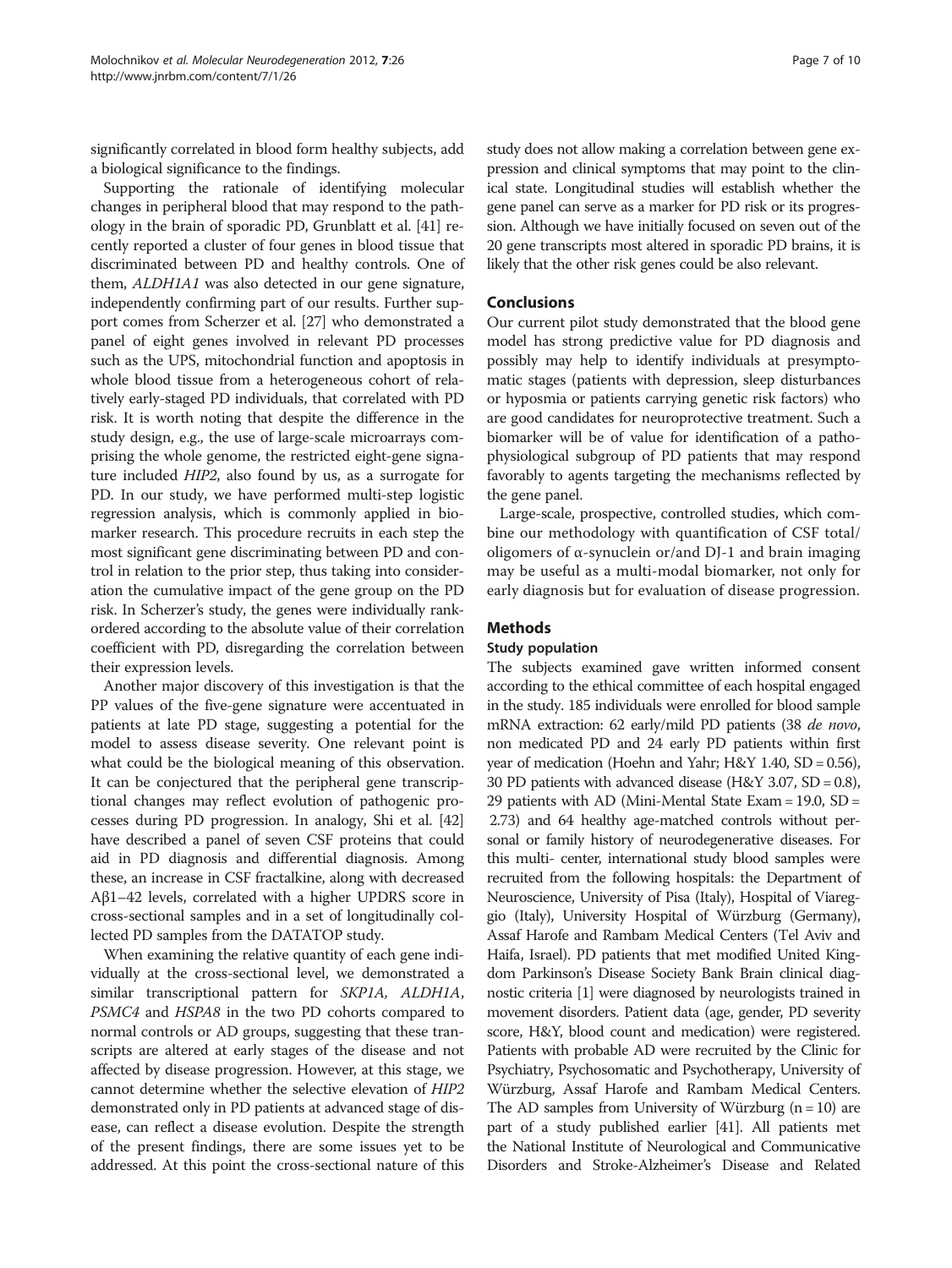Disorders Association diagnostic criteria [\[43\]](#page-9-0). Control blood samples consisted of healthy age- matched subjects that accompanied neurological patients during the visits to the movement disorders centers. The proportion of males in the healthy population was 43.8% with a mean age of  $65.9 \pm 7.9$  and in the PD group (early and advanced) was 67.4% and a mean age of  $64.5 \pm 10.2$  (see Table [2](#page-3-0)). Total white blood cells count, as well as differential blood cell counts were examined for any bias in gene expression changes. No significant variations were observed via oneway analysis of variance (ANOVA) between PD and healthy control groups in all counts as shown in Additional file [1](#page-8-0), Table S1).

# Isolation of total RNA from blood samples and quality control

Venous blood samples were collected using PAXgene Blood RNA System Tubes (Becton Dickinson GmbH, Heidelberg, Germany) at the different centers and shipped to the Eve Topf Center in Haifa for RNA extraction and real-time PCR (QRT-PCR) quantification, except for the 10 AD sample cases from University of Würzburg, which were shipped as lyophilized RNA instead of blood tubes. The blood samples were frozen at −80°C until processed for total RNA isolation. Both controls and cases samples were processed in parallel. Total RNA was extracted from whole blood with the PAXgene Blood RNA Kit 50 (PreAnalytiX, Qiagen and BD, Germany). RNA quality was determined spectrophotometrically by NanoDrop 1000 Spectrophotometer (Thermo Fisher Scientific Inc, Wilmington, DE, USA) and by using the Experion<sup>TM</sup> Automated Electrophoresis System (Bio-Rad Laboratories, Hercules, CA, USA). A representative test from arbitrarily selected RNA samples showing the analysis of the 28 S and 18 S bands is provided in



| <b>Gene Name</b>                                                  | Acc number              | Symbol           | Catalog No. |
|-------------------------------------------------------------------|-------------------------|------------------|-------------|
| Egl nine homolog 1                                                | NM 022051               | EGLN1            | QT01021454  |
| Heat shock 70 kDa protein 8                                       | NM 006597, NM 153201    | HSPA8            | QT00030079  |
| Proteasome (prosome, macropain) 26 S subunit, ATPase 4            | NM 006503               | PSMC4            | QT00035511  |
| Clathrin, light polypeptide                                       | NM 001834               | <b>CLTB</b>      | QT00081872  |
| Aldehyde Dehydrogenase 1 Family, member A                         | NM 000689               | ALDH1A1          | QT00013286  |
| S-phase kinase-associated protein 1A                              | NM 006930               | SKP <sub>1</sub> | QT00040320  |
| Huntingtin interacting protein 2/ubiquitin-conjugating enzyme E2K | NM 005339, NM 001111113 | HIP2=UBE2K       | QT00010276  |
| c-src Tryosine Kinase                                             | NM 004383, NM 001127190 | <b>CSK</b>       | OT00999131  |
| Housekeeping genes                                                |                         |                  |             |
| Actin B                                                           | NM 001101               | ACTB             | QT00095431  |
| Aminolevulinate, delta-, synthase 1                               | NM_000688, NM_199166    | ALAS1            | OT00073122  |
| Glyceraldehyde-3-phosphate dehydrogenase                          | NM 002046               | <b>GAPDH</b>     | QT01192646  |

Peptidylprolyl isomerase A (cyclophilin A)  $NM_0$ 21130 PPIA QT01866137 Ribosomal protein L13A and CT00089915 CHO CHO CHOOS CHOOS CHOOS CHOOS CHOOS CHOOS CHOOS CHOOS CHOOS CHOOS CHOOS CHOOS CHOOS CHOOS CHOOS CHOOS CHOOS CHOOS CHOOS CHOOS CHOOS CHOOS CHOOS CHOOS CHOOS CHOOS CHOOS CHOOS CHOOS CH

Additional file [2](#page-8-0). RNA samples that adhered to quality control criteria (Additional file [1,](#page-8-0) Methods) were taken for further analysis.

#### Quantitative real-time RT-PCR (QRT-PCR)

Total RNA from each blood sample was reversed transcribed employing the High-Capacity cDNA Reverse Transcription Kit (Applied Biosystems, Foster City, CA, USA). QRT-PCR was performed using SYBR Green detection chemistry, in the ABI PRISM 7000 Real-Time Sequence Detection System (Applied Biosystems, Foster City, CA, USA, see details in Additional file [1](#page-8-0), Methods). Oligonucleotide primers are depicted in Table 4. Gene expression values were normalized to three housekeeping genes (Additional file [1](#page-8-0), Methods and Table S2).

#### Building a risk marker profile

In order to establish a molecular risk marker for PD, a logistic regression model was built via stepwise multivariate logistic regression analysis of the natural logarithms (ln) of the relative gene expression for all seven genes, comparing the PD early/mild subjects (38 de novo, non medicated PD and 24 early PD patients) and the healthy control subjects (64 healthy age-matched controls without personal or family history of neurodegenerative diseases).

- Step 1. The relative gene expression was calculated by dividing the QRT-PCR values of the seven genes by the geometric mean of the three most stable housekeeping genes expression levels (GAPDH, ACTB and ALAS1).
- Step 2. The values were transformed to ln to enable normal distribution.
- Step 3. The model was built by progressively adding the variables (relative gene expression) with the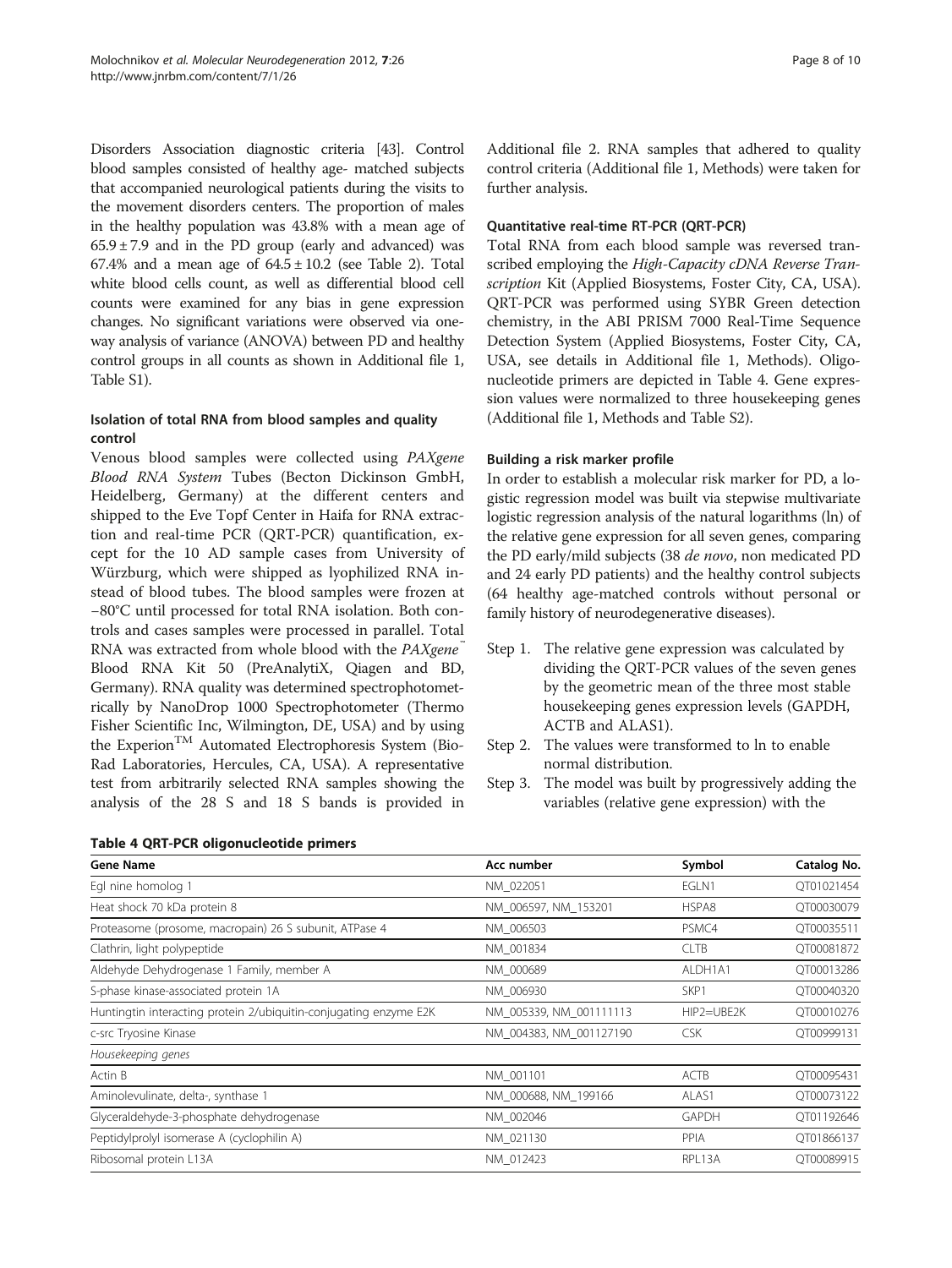<span id="page-8-0"></span>lowest, most significant, individual p value, one at a time, at each step in the process until no more predictors significant at p≤0.05 remained.

- Step 4. From this model we calculated the PP for PD in a tested individual, using the regression coefficient values B obtained from the logistic regression model via the following equation: eN/ (1 + eN), wherein N =  $-0.45+$  ∑i = 1-n (Bi\*ln (Gene\_expi)), wherein each i in said formula indicates a different gene i; Bi is the regression coefficient value of said gene i; and Gene\_expi is the relative expression level of said gene i in said individual.
- Step 5. The PP values were used to construct a ROC curve (and AUC) depicting the relationship between sensitivity and specificity for the early/ mild PD group versus healthy controls.
- Step 6. A correlation analysis between the individual variables (gene expression levels) was performed to ascertain that these do not highly correlate, as this would add no further resolution to the model. Notably, all the correlations were similar with a maximal R value of 0.592.

# Statistical analysis

To determine if the predicted risk for PD was independent of age, the main risk factor for PD, it was introduced as a possible explanatory variable within the regression model alongside with the gene expression variables. Since the proportion of males was significantly higher in the early PD group (Mann–Whitney non-parametric test,  $p = 0.012$ ), two-way ANOVA (followed by Tukey post-hoc analysis), with gender (male/female) and group (control/PD) as independent variables was performed.

To assess whether dopamine replacement therapy may influence the prediction for PD risk by the model  $t$ -test analysis was applied to compare between the PP values of non-medicated, de-novo PD cohort and those of the early medicated population.

Comparison between the experimental groups was carried out using one-way ANOVA followed by Tukey post-hoc analysis. Correlations were evaluated via Pearson Correlation with two tailed test of significance. All statistical analyses were performed using SPSS Statistics 17.0 software (SPSS Inc., Chicago, Illinois, USA).

# Additional files

[Additional file 1:](http://www.biomedcentral.com/content/supplementary/1750-1326-7-26-S1.doc) Table S1. Hematologic values of PD cases and controls. Table S2. Stability ranking of the candidate reference genes, Methods [44,45].

[Additional file 2:](http://www.biomedcentral.com/content/supplementary/1750-1326-7-26-S2.pdf) Run Overview Report, Virtual Gel Report, Egram, Gel Lane And Result Table Report.

#### Competing interests

MBY received royalties from TEVA pharmaceutical for the development of rasagiline. EG institution received grant funds from Verein Zur Durchfhurung Neurowissensschftlicher Tagungenand and from Hirnliga.

#### Authors' contributions

LM, JMR, MBH and SAM designed the study and prepared the statistical analysis plan. SAM wrote the manuscript with assistance from LM, JMR and MBY. LM, JMR, MBY and SAM contributed to data analyses. YB assisted with technical methods. JMR, ED, UB, RC, DF, EG, PR, CJ and JA identified patients or controls and were responsible for collecting data from them. The authors wish it to be known that, in their opinion, the first 2 authors should be regarded as joint first authors. All authors read and approved the final manuscript.

#### Acknowledgements

We thank Dr Ronney J. Barkey and Dr Tamar Amit for critically reading the manuscript and Tal Galili and Ilana Gelernter from The Statistics Consulting Laboratory of Tel Aviv University for their valuable assistance with statistical analyses. The Technion-Research & Development support is acknowledged.

#### Author details

<sup>1</sup>Sackler School of Medicine, Tel Aviv University, Tel Aviv, Israel. <sup>2</sup>Asaf HaRofeh Medical Center, Department of Neurology, Zerifin, Israel. <sup>3</sup> Department of Neuroscience, University of Pisa, Pisa, Italy. 4 Neurobiochemistry Laboratory, Department of Child and Adolescent Psychiatry, University Zurich- Irchel, Zurich, Switzerland. <sup>5</sup>Department of Psychiatry, Psychosomatic and Psychotherapy, University Hospital of Würzburg, Würzburg, Germany. <sup>6</sup>Department of Neurology, Rambam Medical Center, Haifa, Israel.<sup>7</sup> Technion-Faculty of Medicine, Eve Topf Center for Neurodegenerative Diseases Research, Department of Molecular Pharmacology, P.O.B. 969731096, Haifa, Israel. <sup>8</sup>Department of Biology, Yonsei Central University, Seoul, Republic of Korea.

#### Received: 23 February 2012 Accepted: 31 May 2012 Published: 31 May 2012

#### References

- Hughes AJ, Daniel SE, Kilford L, Lees AJ: Accuracy of clinical diagnosis of idiopathic Parkinson's disease: a clinico-pathological study of 100 cases. J Neurol Neurosurg Psychiatry 1992, 55:181–184.
- 2. Fahn S, Elton R, UPDRS Development Committee: Unified Parkinson's disease rating scale. In In Recent Developments in Parkinson's Disease. Volume 2. Edited by Fahn S, Marsden CD, Goldstein M. New York: Macmillan; 1987:153–167.
- 3. Rabey JM, Bass H, Bonuccelli U, Brooks D, Klotz P, Korczyn AD, Kraus P, Martinez-Martin P, Morrish P, Van Sauten W, Van Hilten B: Evaluation of the Short Parkinson's Evaluation Scale: a new friendly scale for the evaluation of Parkinson's disease in clinical drug trials. Clin Neuropharmacol 1997, 20:322–337.
- 4. Marinus J, Visser M, Stiggelbout AM, Rabey JM, Martinez-Martin P, Bonuccelli U, Kraus PH, van Hilten JJ: A short scale for the assessment of motor impairments and disabilities in Parkinson's disease: the SPES/SCOPA. J Neurol Neurosurg Psychiatry 2004, 75:388–395.
- 5. Hoehn MM, Yahr MD: Parkinsonism: onset, progression and mortality. Neurology 1967, 17:427–442.
- 6. Hughes AJ, Ben-Shlomo Y, Daniel SE, Lees AJ: What features improve the accuracy of clinical diagnosis in Parkinson's disease: a clinicopathologic study. Neurology 1992, 42:1142-1146.
- 7. Yekhlef F, Ballan G, Macia F, Delmer O, Sourgen C, Tison F: Routine MRI for the differential diagnosis of Parkinson's disease, MSA, PSP, and CBD. J Neural Transm 2003, 110:151–169.
- 8. Davie CA, Wenning GK, Barker GJ, Tofts PS, Kendall BE, Quinn N, McDonald WI, Marsden CD, Miller DH: Differentiation of multiple system atrophy from idiopathic Parkinson's disease using proton magnetic resonance spectroscopy. Ann Neurol 1995, 37:204-210.
- 9. Barbiroli B, Martinelli P, Patuelli A, Lodi R, Iotti S, Cortelli P, Montagna P: Phosphorus magnetic resonance spectroscopy in multiple system atrophy and Parkinson's disease. Mov Disord 1999, 14:430–435.
- 10. Jankovic J, Rajput AH, McDermott MP, Perl DP: The evolution of diagnosis in early Parkinson disease. Parkinson Study Group. Arch Neurol 2000, 57:369–372.